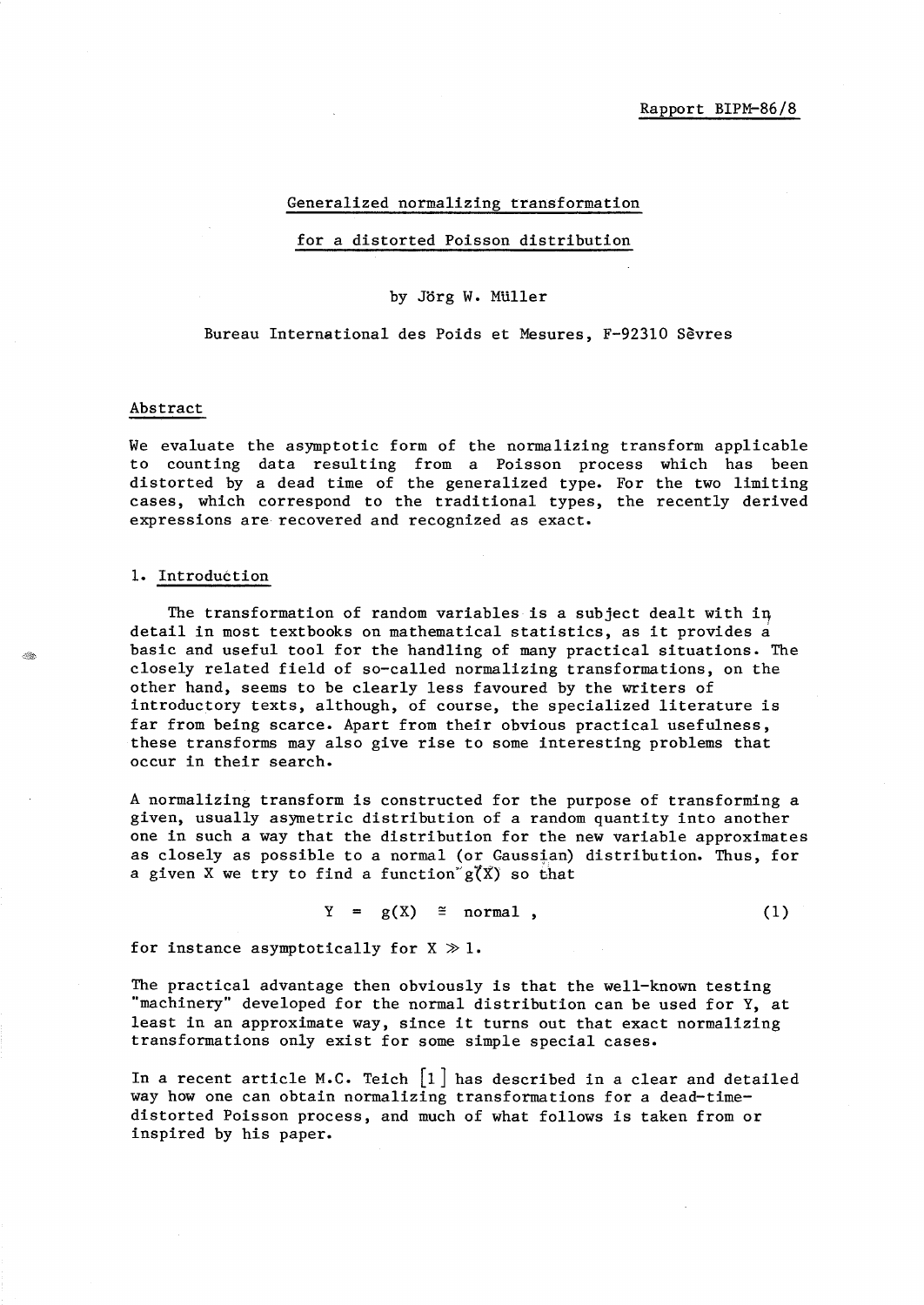Let us consider a random variable X, with expectation value  $\mu$  and variance  $\sigma^2$ . If  $\sigma$  can be expressed as a function of  $\mu$ , such that  $\sigma = f(\mu)$ is known explicitly, then it is possible to derive an approximate normalizing transformation by evaluating the integral

$$
Y = g(X) \cong c \int_{0}^{\mu} \frac{d\mu}{f(\mu)} \Big|_{\mu=X} , \qquad (2) = (T \ 2)^{*}
$$

where c is a constant.

In the following section we first summarize the results obtained by Teich in  $\lfloor 1 \rfloor$ , as they will be of interest in the discussion of the more general result that we shall derive in section 3.

# 2. Transforms for the traditional types of dead time

a) For the case of a Poisson process modified by a non-extended dead time (n), the first few moments of the counting distribution are well known (see  $\llbracket 1 \rrbracket$  for references). By neglecting the contributions which depend only on the initial conditions (choice of time origin), we have the relations (with  $x = \rho \tau$ )

$$
\mu_n = \frac{\rho t}{1 + x} \quad \text{and} \quad n
$$
\n
$$
\sigma_n^2 = \frac{\rho t}{(1 + x)^3} \quad . \tag{3}
$$

From this one can obtain for the required function f the linear relation

$$
\sigma_{n} = f(\mu_{n}) \cong \sqrt{\mu_{n}} (1 - \mu_{n} \tau/t) . \qquad (4) = (T 5)
$$

Substitution into (2) leads (in the notation of  $\lfloor 1 \rfloor$ ) to

$$
Y = g_n(X) \cong 2ca^2 \int_{\frac{\text{av}}{\text{av}}} \frac{dw}{a^2 - w^2}
$$
  
= 2ca arctgh  $\sqrt{x}/a$ . (5) = (T 6,7)

where  $w = \sqrt{\mu_n}$  and  $a = \sqrt{\tau/\tau}$ .

If (5) is taken at its face value and developed into a power series, we arrive at

$$
g_{n}(X) = 2c \sqrt{X} \sum_{k=0}^{\infty} \frac{1}{2k+1} (\eta X)^{k} , \qquad (6)
$$

where  $\eta = \tau/t$ .

\* The label T refers to the corresponding reference in  $\lfloor 1 \rfloor$ .

. Geo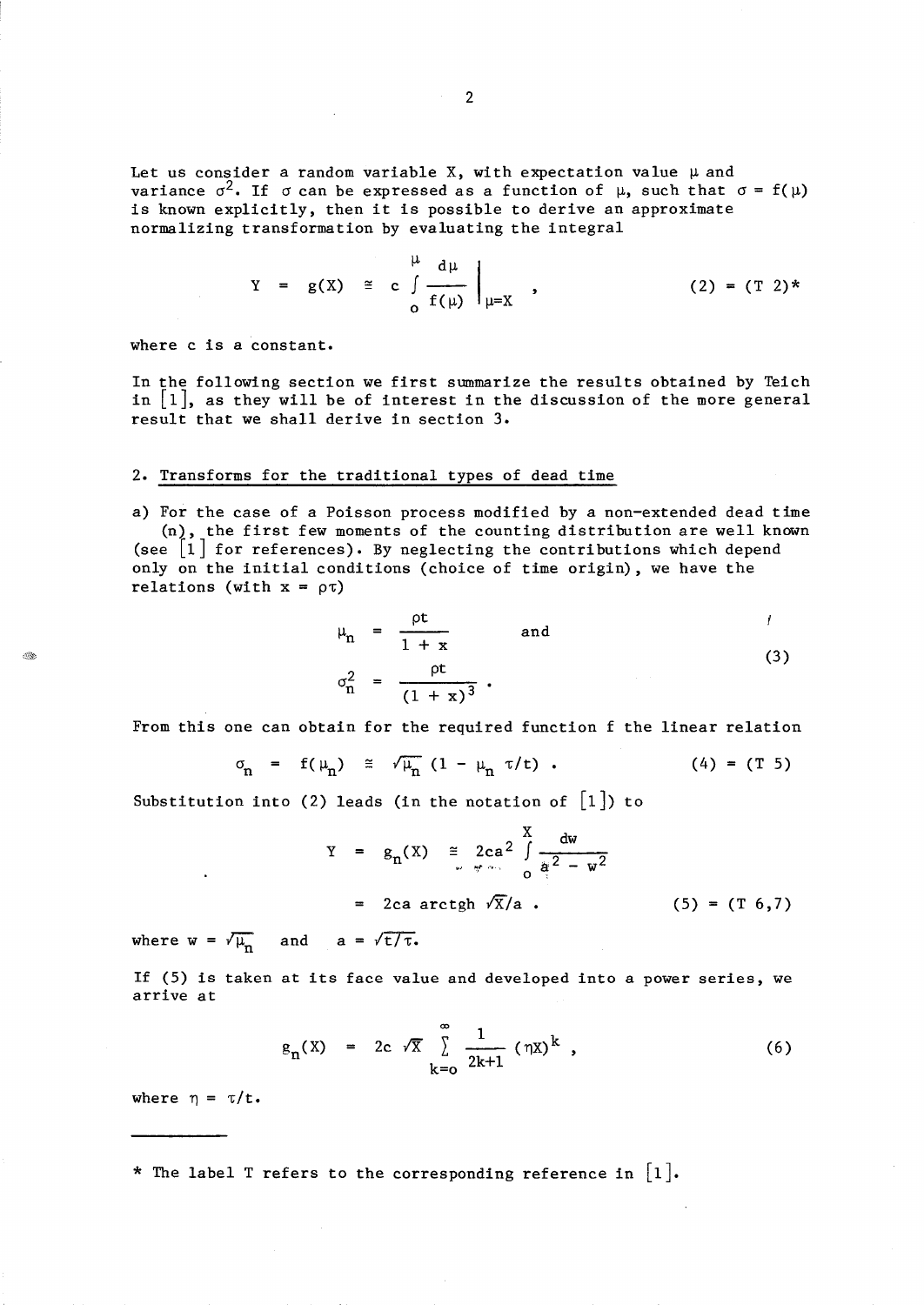b) For an extended dead time (e), the first two moments of the counting distribution are (again with  $x = \rho \tau$ )

$$
\mu_{e} = \rho t e^{-x} \quad \text{and}
$$
\n
$$
\sigma_{e}^{2} = \left( \frac{e^{x} - 2x}{e^{2x}} \right) \rho t .
$$
\n(7)

In this case, the linear relation given in  $[1]$  is

$$
\sigma_{\rm e} = f(\mu_{\rm e}) \approx \sqrt{\mu_{\rm e}} \sqrt{1 - 2\mu_{\rm e} \tau/t}
$$
 (8) = (T 12)

Substitution into (2) then leads to (in the notation of  $[1]$ )

Y = 
$$
g_e(X) \approx 2cb \int_{0}^{X} \frac{du}{\sqrt{b^2 - u^2}}
$$
  
= 2cb arcsin  $\sqrt{X}/b$ , (9) = (T 13, 14)

where  $u = \sqrt{\mu_e}$  and  $b = \sqrt{\frac{t}{2\tau}}$ .

By performing again a series development we arrive at

$$
g_e(X) = 2c \sqrt{X} \sum_{k=0}^{\infty} \frac{(2k-1)!!}{(2k+1)! (nx)^k}
$$
 (10)

# 3. The transform for a generalized dead time

As it has already been noted at the end of  $\lceil 1 \rceil$ , it might be of interest to examine the normalizing transformation applicable to a generalized dead time. This is known to be characterized by a parameter  $0 \le \theta \le 1$ , with the limiting cases corresponding to the traditional types.

As the necessary basic formulae for the moments have been available to us for quite some time (the relevant expressions for the variance, dated March 84 in my files, are still unpublished), it seemed worth while to try to make use of them for the present calculations.

The asymptotic first and second moments for the counting distribution of a Poisson process which has been distorted by a generalized dead time  $(\tau, \theta)$  can be shown to be given by the expressions

$$
\mu = \frac{\theta \rho t}{e^{\theta x} + \theta - 1}
$$
 and  

$$
\sigma^2 = \frac{\left[e^{\theta x}(e^{\theta x} - 2\theta x) + \theta^2 - 1\right] \theta \rho t}{\left(e^{\theta x} + \theta - 1\right)^3}.
$$
 (11)

It is easy to verify that for  $\theta = 1$  this leads to (7), whereas for  $\theta = 0$ , after an elementary development, one finds indeed (3).

890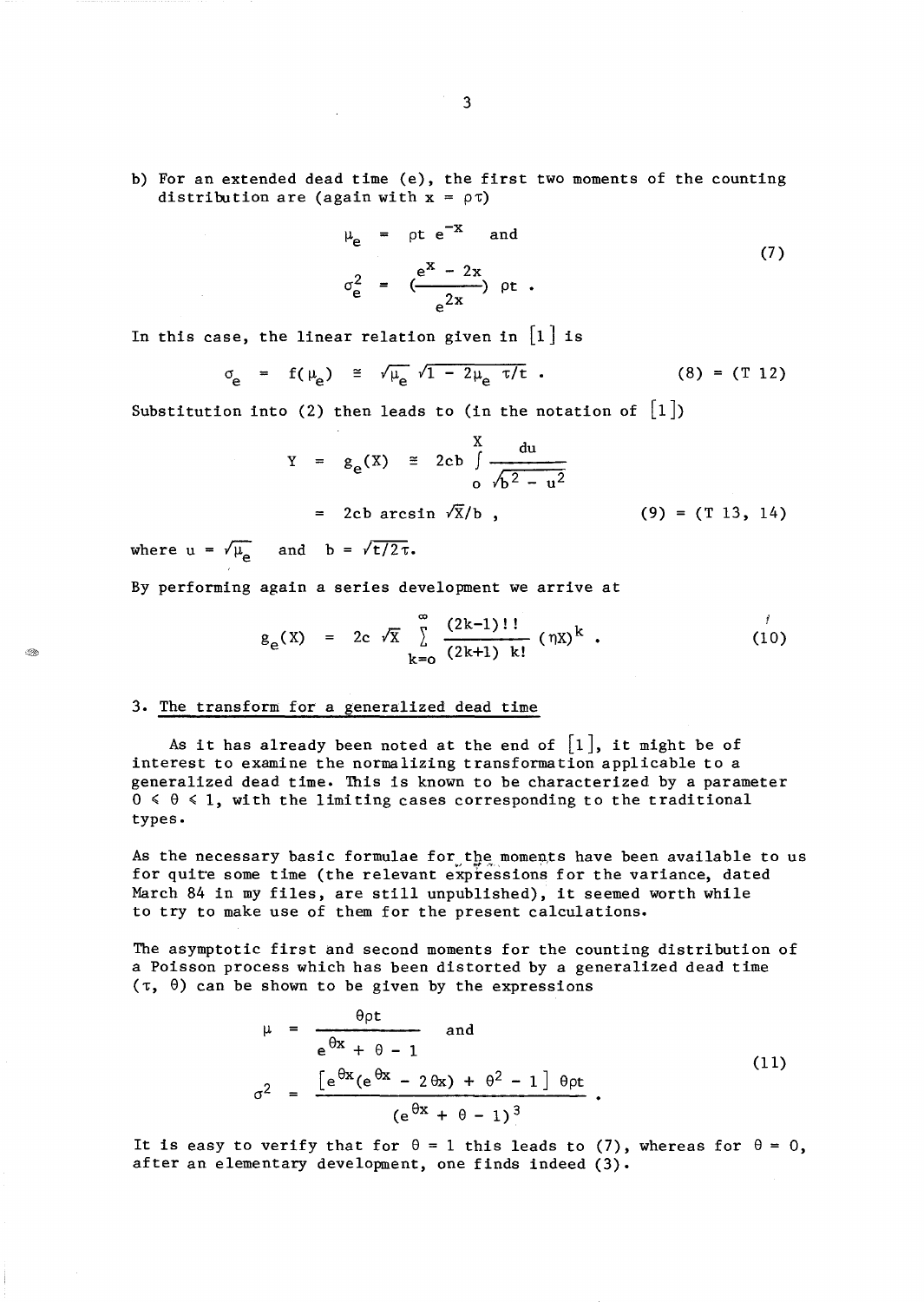In order to express  $\sigma$  in terms of  $\mu$ , as required by (2), we have to go into some lengthy series developments. The starting point is (11), written in the form

$$
\frac{\sigma}{\sqrt{\mu}} = \frac{[e^{2\theta x} - 2\theta x e^{\theta x} + \theta^2 - 1]^{1/2}}{e^{\theta x} + \theta - 1} \equiv \frac{B^{1/2}}{A}
$$

Let us perform the power-series development up to order  $x^5$ , for example. This then first leads to

 $\bullet$ 

$$
A = 1 + x + \frac{1}{2} \theta x^{2} + \frac{1}{6} \theta^{2} x^{3} + \frac{1}{24} \theta^{3} x^{4} + \frac{1}{120} \theta^{4} x^{5}
$$

and

 $\otimes$ 

$$
B = 1 + \frac{1}{3} \theta x^3 + \frac{1}{3} \theta^2 x^4 + \frac{11}{60} \theta^3 x^5.
$$

In view of the form of  $(2)$ , we aim at a series  $\beta$  developments which is easy to integrate. For this purpose we evaluate  $B^{-1/2}$ . Since the currently available formulae for doing this directly do not go to the required order, the' rearrangement will be performed in two steps by means of the expressions given in [2]. This first leads to

$$
B^{1/2} \equiv 1 + \frac{1}{6} \theta x^3 + \frac{1}{6} \theta^2 x^4 + \frac{11}{120} \theta^3 x^5 ,
$$

and then to

$$
B^{-1/2} \equiv 1 - \frac{1}{6} \theta x^3 - \frac{1}{6} \theta^2 x^4 - \frac{11}{120} \theta^3 x^5.
$$

Hence, we arrive at the intermediate result

$$
\frac{\sqrt{\mu}}{\sigma} = A B^{-1/2}
$$
\n
$$
\approx 1 + x + \frac{1}{2} \theta x^{2} - \frac{1}{6} \theta (1-\theta)x^{3} \dots \dots \dots \dots \dots \dots
$$
\n
$$
-\frac{1}{24} \theta (4 + 4\theta - \theta^{2})x^{4} - \frac{1}{120} \theta^{2} (30 + 11\theta - \theta^{2})x^{5}.
$$
\n(12)

We now have to express x in terms of  $\mu$ . In order to do this, we start from the expectation value given in (11) and write it in the form

$$
\mu \cong \frac{t}{\tau} \frac{x}{1 + x + \frac{1}{2} \theta x^2 + \frac{1}{6} \theta^2 x^3 + \frac{1}{24} \theta^3 x^4}
$$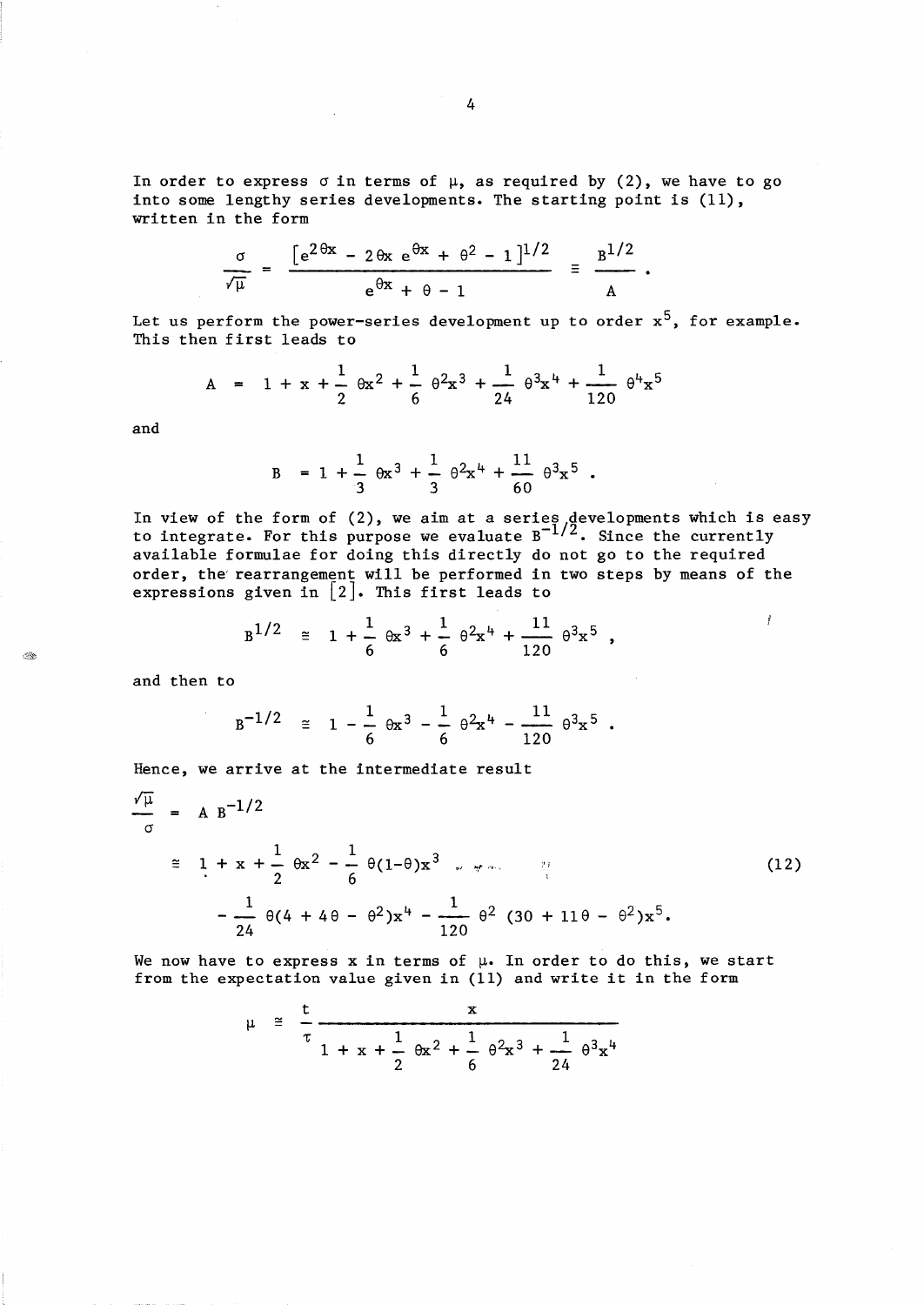or also, with the abbreviation  $\eta = \tau/t$ , as

$$
\mu \cong \frac{x}{\eta} \left[ 1 - x + (1 - \frac{1}{2} \theta) x^2 - (1 - \theta + \frac{1}{6} \theta^2) x^3 + (1 - \frac{3}{2} \theta + \frac{7}{12} \theta^2 - \frac{1}{24} \theta^3) x^4 \right].
$$
\n(13)

For the reversion of this series we try the ansatz

$$
x = \eta \mu \left[ 1 + a_1(\eta \mu) + a_2(\eta \mu)^2 + a_3(\eta \mu)^3 + a_4(\eta \mu)^4 \right]. \tag{14}
$$

The unknown coefficients can be determined successively - the procedure is very similar to the one we recently applied in  $\lceil 3 \rceil$  - and they are found to be

$$
a_1 = 1, \quad a_2 = 1 + \frac{1}{2} \theta, \quad a_3 = 1 + \frac{3}{2} \theta + \frac{1}{6} \theta^2,
$$
  

$$
a_4 = 1 + 3\theta + \frac{7}{6} \theta^2 + \frac{1}{24} \theta^3.
$$

A closer look at these coefficients suggests the general form

$$
a_k = \sum_{j=0}^{k-1} \frac{S(k, k-j)}{(j+1)!} \theta^j, \quad \text{for } k \ge 1,
$$
 (15)

where S(k, k-j) are Stirling numbers of the second kind.

٩

Hence, for x and its required powers this results in (by putting  $\eta\mu = z$ ), always up to fifth order,

$$
x \cong z[1 + z + (1 + \frac{1}{2} \theta)z^{2} + (1 + \frac{3}{2} \theta + \frac{1}{6} \theta^{2})z^{3}
$$
  
+  $(1 + 3\theta + \frac{7}{6} \theta^{2} + \frac{1}{24} \theta^{3})z^{4}]$ ,  

$$
x^{2} \cong z^{2}[1 + 2z + (3 + \theta)z^{2} + \sqrt[n]{4} + 4\theta] + \frac{1}{3} \theta^{2})z^{3}],
$$
  

$$
x^{3} \cong z^{3}[1 + 3z + (6 + \frac{3}{2} \theta)z^{2}],
$$
  

$$
x^{4} \cong z^{4}[1 + 4z],
$$
  

$$
x^{5} \cong z^{5}.
$$
  

$$
(16)
$$

Substitution of these approximations into (12) leads to a lengthy expression which, however, can be rearranged into the form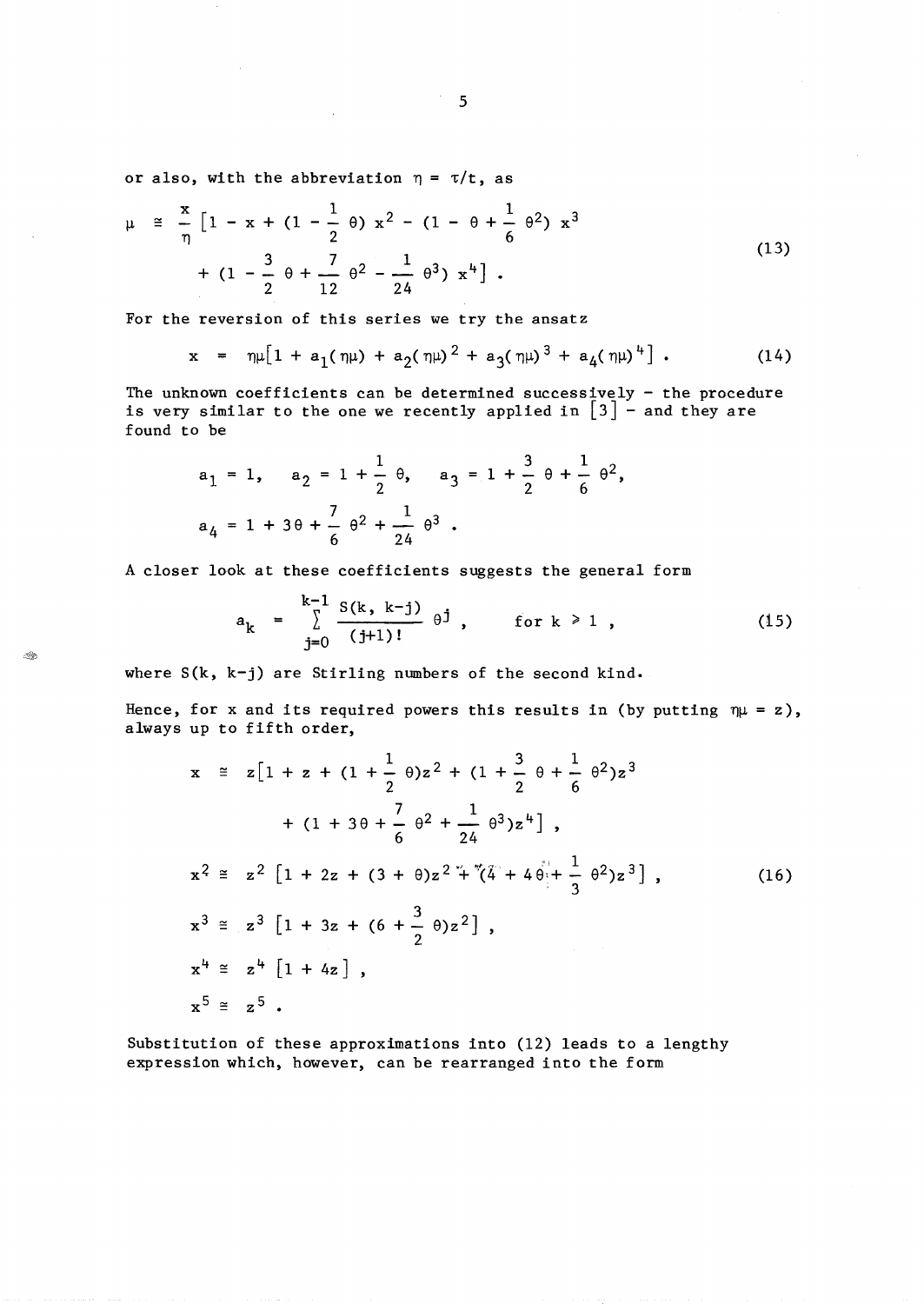$$
\frac{\sqrt{\mu}}{\sigma} \cong 1 + z + (1 + \frac{1}{2} \theta)z^{2} + (1 + \frac{4}{3} \theta + \frac{1}{6} \theta^{2})z^{3}
$$
  
+ 
$$
(1 + \frac{7}{3} \theta + \theta^{2} + \frac{1}{24} \theta^{3})z^{4}
$$
  
+ 
$$
(1 + \frac{10}{3} \theta + 3\theta^{2} + \frac{8}{15} \theta^{3} + \frac{1}{120} \theta^{4})z^{5}
$$
 (17)

Since  $\frac{1}{\sigma} = \frac{1}{f(u)}$  is the form we need for the integration required in (2), the evaluation of the normalizing transform looked for is now easy to perform. We thus find (with  $\eta = \tau/t$ )

$$
g(X) \cong 2c \sqrt{X} \left[ 1 + \frac{1}{3} \eta X + \frac{1}{5} (1 + \frac{1}{2} \theta) (\eta X)^2 + \frac{1}{7} (1 + \frac{4}{3} \theta + \frac{1}{6} \theta^2) (\eta X)^3 + \frac{1}{9} (1 + \frac{7}{3} \theta + \theta^2 + \frac{1}{24} \theta^3) (\eta X)^4 + \frac{1}{11} (1 + \frac{10}{3} \theta + 3\theta^2 + \frac{8}{15} \theta^3 + \frac{1}{120} \theta^4) (\eta X)^5 \right].
$$
\n(18)

This is clearly the main result of the present study. It is interesting to note that the type parameter  $\theta$  does not come into play before second order, as it might have been expected.

### 4. Discussion

Ä

The limiting cases of (18) are of special interest as they correspond to the types usually considered. They give rise to the following expressions

 $f{f}$  for  $\theta = 0$ , i.e. a non-extended dead time:

$$
g_{n}(X) \cong 2c \sqrt{X} \left[1 + \frac{1}{3} \eta X + \frac{1}{5} (\eta X)^{2} + \frac{1}{7} (\eta X)^{3} + \frac{1}{9} (\eta X)^{4} + \frac{1}{11} (\eta X)^{5}\right], \quad (19)
$$

- for  $\theta = 1$ , i.e. an extended dead time:

$$
g_e(X) \approx 2c \sqrt{X} \left[1 + \frac{1}{3} \eta X + \frac{3}{10} (\eta X)^2 + \frac{5}{14} (\eta X)^3 + \frac{35}{72} (\eta X)^4 + \frac{63}{88} (\eta X)^5\right]
$$
 (20)

A comparison of these results with the relations (6) and (10), which are based on the formulae given in  $[1]$ , show that they are in complete agreement for all the orders considered. This is quite surprising since the formulae (4) and (8), on which the determination of the normalizing transformations is based in  $\lfloor 1 \rfloor$ , were supposed to be linear approximations only. Our observation therefore strongly suggests them to be rigorously valid, and this can be verified in the following way.